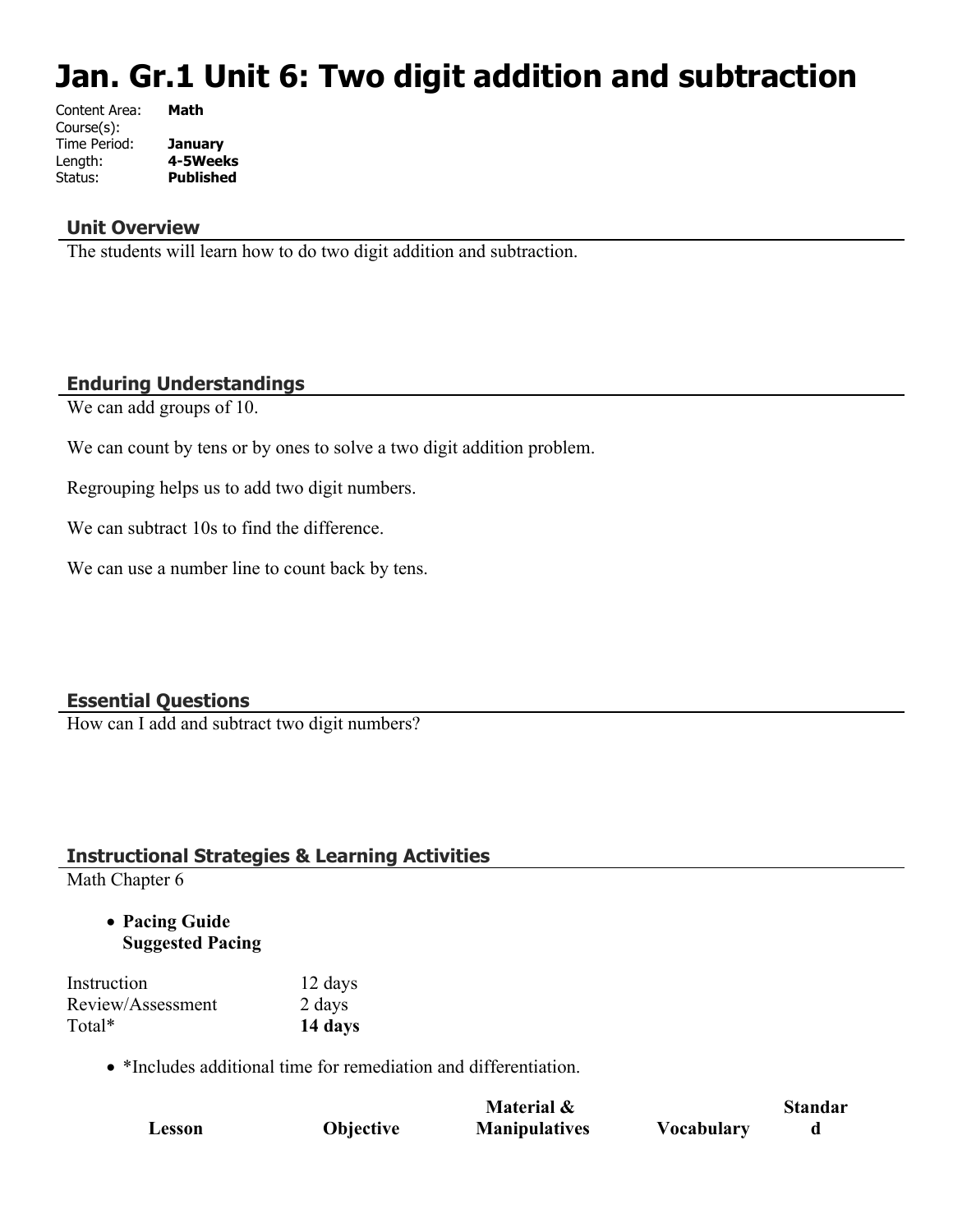|                                                                                                                    |                                                                               |                                                                      |                                                                                | <b>Major</b><br><b>Cluster</b>                 |
|--------------------------------------------------------------------------------------------------------------------|-------------------------------------------------------------------------------|----------------------------------------------------------------------|--------------------------------------------------------------------------------|------------------------------------------------|
| Lesson 1 pp. $447 - 452$<br><b>Add Tens</b>                                                                        | Add tens within<br>100.                                                       | • base-ten blocks<br>• hundred chart<br>• write-on/wipe-off<br>board | All of the<br>vocabulary in this<br>chapter are review $2, 3, 4, 5,$<br>words. | <b>MP</b><br>7, 8<br>1.NBT.4                   |
|                                                                                                                    |                                                                               |                                                                      |                                                                                | <b>Major</b><br><b>Cluster</b>                 |
| Lesson 2 pp. $453-458$<br><b>Count On Tens and Ones</b>                                                            | Count on by tens<br>and ones to find<br>sums within 100.                      | • base-ten blocks<br>• hundred chart<br>• counters                   |                                                                                | <b>MP</b><br>1, 2, 3, 6,<br>8<br>1.NBT.4       |
|                                                                                                                    |                                                                               |                                                                      |                                                                                | <b>Major</b><br><b>Cluster</b>                 |
| Lesson 3 pp. 459-464<br><b>Add Tens and Ones</b>                                                                   | Add tens and ones • Work Mat 7<br>to find sums within • hundred chart<br>100. | • base-ten blocks<br>• number cards                                  |                                                                                | <b>MP</b><br>1, 2, 3, 5,<br>6, 8<br>1.NBT.4    |
|                                                                                                                    |                                                                               |                                                                      |                                                                                | <b>Major</b><br><b>Cluster</b>                 |
| Lesson 4 pp. $465 - 470$<br><b>Problem-Solving Strategy: revise to solve</b><br>Guess, Check, and Revise problems. | Guess, check, and                                                             | • write-on/wipe-off<br>boards                                        |                                                                                | <b>MP</b><br>1, 2, 3, 6,<br>7<br>1.NBT.4       |
|                                                                                                                    |                                                                               | • base-ten blocks                                                    |                                                                                | <b>Major</b><br><b>Cluster</b>                 |
| Lesson 5 pp. $471-476$<br><b>Add Tens and Ones with</b><br><b>Regrouping</b><br><b>Check My Progress</b>           | Add tens and ones<br>to find the sum with • Work Mat 7<br>regrouping.         | • write-on/wipe-off<br>board<br>• cubes                              |                                                                                | <b>MP</b><br>1, 4, 5, 6,<br>8                  |
|                                                                                                                    |                                                                               |                                                                      |                                                                                | 1.NBT.6                                        |
|                                                                                                                    |                                                                               |                                                                      |                                                                                | <b>Major</b><br><b>Cluster</b>                 |
| Lesson 6 pp. 479-484<br><b>Subtract Tens</b>                                                                       | Subtract tens to find • number cubes<br>the difference.                       | • base-ten blocks<br>• blank number lines                            |                                                                                | <b>MP</b><br>2, 3, 4, 5,<br>6, 7, 8<br>1.NBT.6 |
| Lesson 7 pp. $485-490$<br><b>Count Back by 10s</b>                                                                 | Use a number line<br>to count back by<br>tens to subtract.                    | • number lines<br>• cubes                                            |                                                                                | <b>Major</b><br><b>Cluster</b>                 |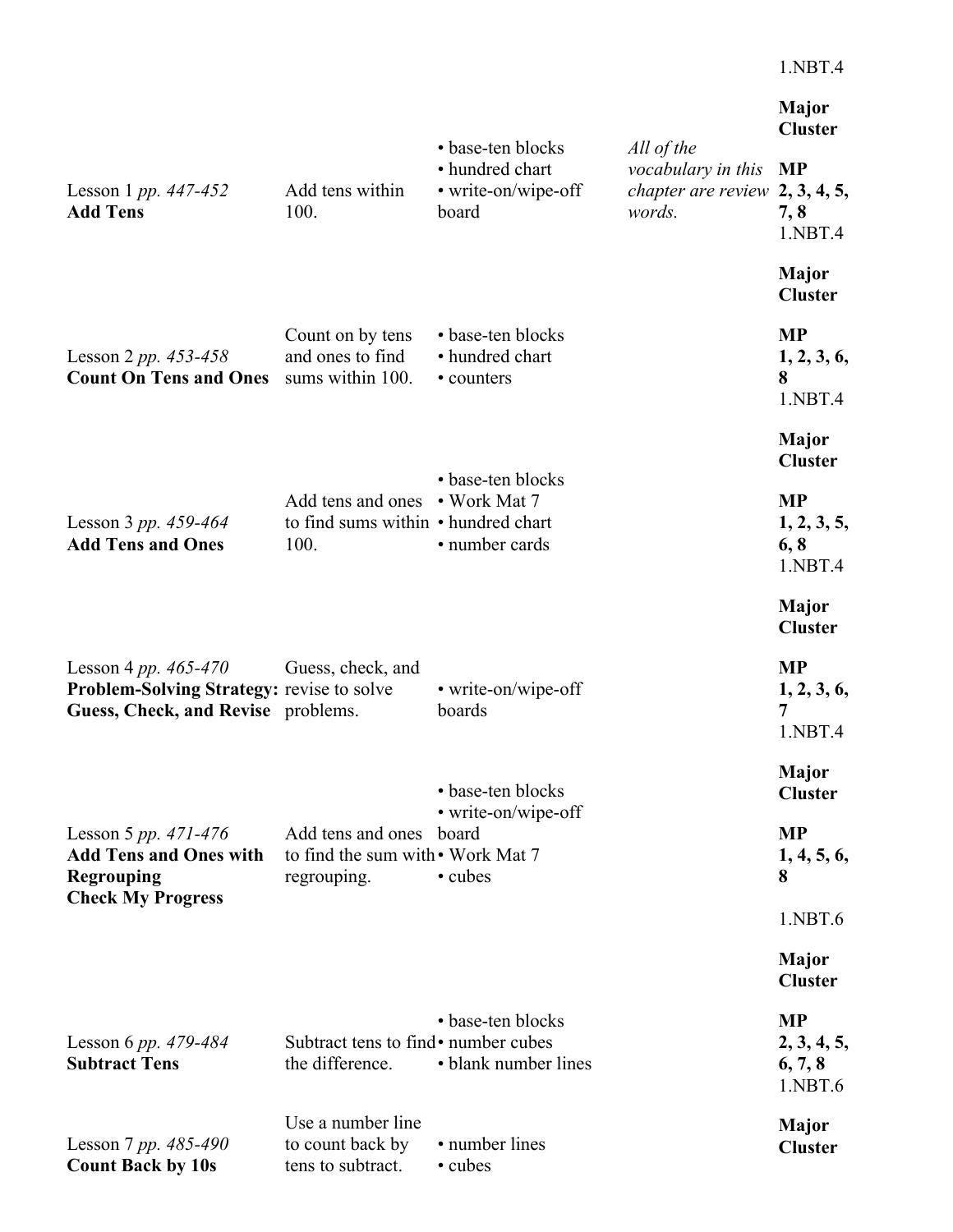**MP 1, 3, 5, 7** 1.NBT.6 **Major Cluster**

| Lesson 8 pp. 491-496         | Relate addition and                    | <b>MP</b>   |
|------------------------------|----------------------------------------|-------------|
| <b>Relate Addition and</b>   | subtraction facts to • base-ten blocks | 1, 2, 3, 4, |
| <b>Subtraction of Tens</b>   | solve problems.<br>• index cards       | 7.8         |
| <b>My Review and Reflect</b> |                                        |             |

- **Chapter 6: Targeted Strategic Intervention**
- $\bullet$
- $\bullet$   $\overline{\phantom{0}}$
- **Differentiated Instruction**
- **What's the Math in This Chapter?**
- **Reading Connections**

## **Integration of Career Readiness, Life Literacies and Key Skills**

Students will establish and follow rules, routines, and responsibilities throughout the year.

|                 | Critical thinkers must first identify a problem then develop a plan to address it to<br>effectively solve the problem. |
|-----------------|------------------------------------------------------------------------------------------------------------------------|
| TECH.9.4.2.Cl.1 | Demonstrate openness to new ideas and perspectives (e.g., 1.1.2.CR1a, 2.1.2.EH.1,<br>6.1.2. Civics CM. 2).             |
|                 | Brainstorming can create new, innovative ideas.                                                                        |
| TECH.9.4.2.CT.2 | Identify possible approaches and resources to execute a plan (e.g., 1.2.2.CR1b, 8.2.2.ED.3).                           |
| TECH.9.4.2.CI.2 | Demonstrate originality and inventiveness in work (e.g., 1.3A.2CR1a).                                                  |
| WRK.9.2.2.CAP.1 | Make a list of different types of jobs and describe the skills associated with each job.                               |
| TECH.9.4.2.CT.3 | Use a variety of types of thinking to solve problems (e.g., inductive, deductive).                                     |
|                 | Different types of jobs require different knowledge and skills.                                                        |

## **Technology And Design Integration**

Students will interact with the textbook/workbooks on the Smartboard throughout My Math Lessons.

Students will engage in lessons on Dreambox, an interactive Math program that allows progress at a students own pace through the Standards in Math for Grade 1.

> Individuals use computing devices to perform a variety of tasks accurately and quickly. Computing devices interpret and follow the instructions they are given literally.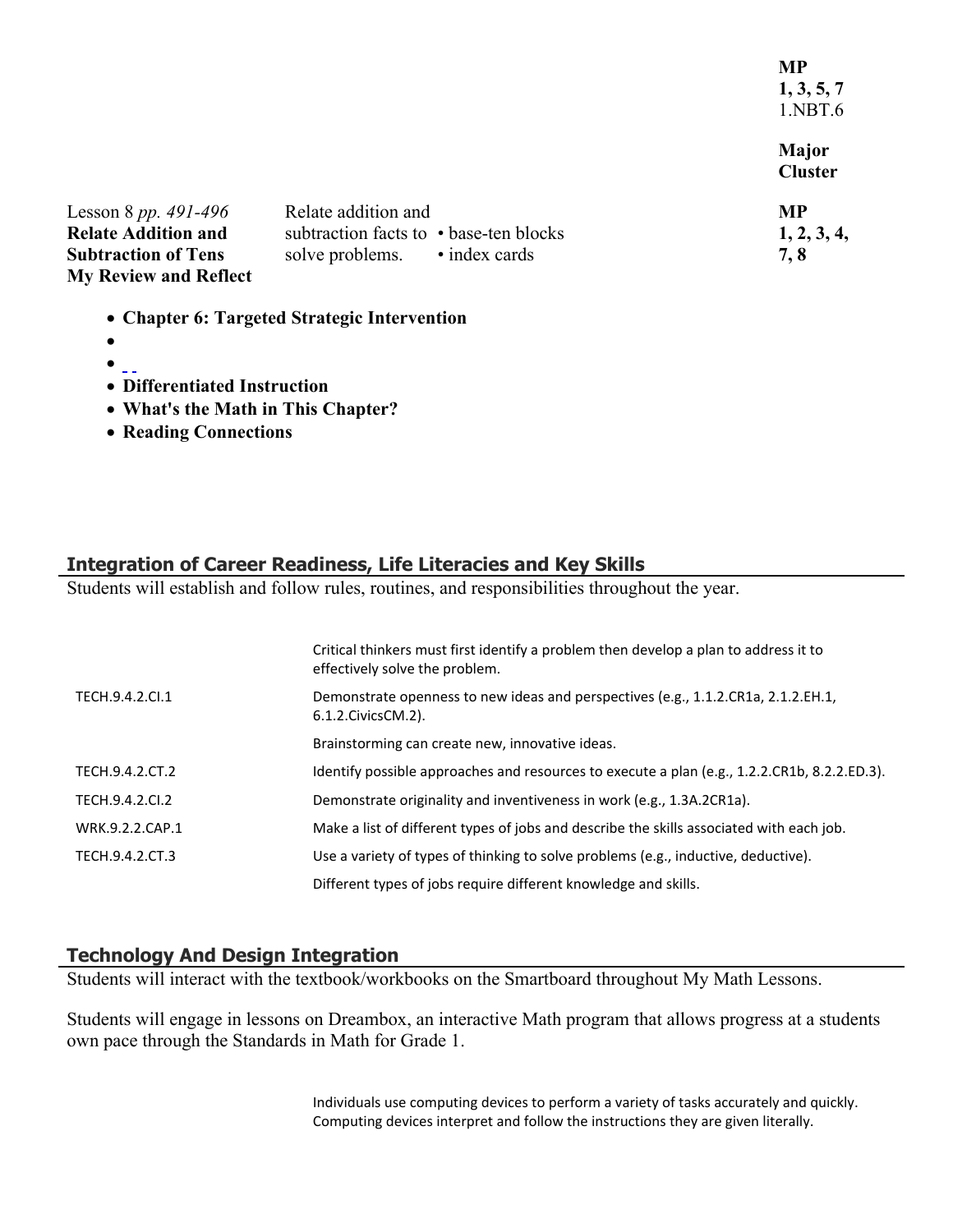## **Interdisciplinary Connections**

Students will use leveled books to reinforce and extend problem-solving skills and strategies.

| LA.RI.1.1 | Ask and answer questions about key details in a text.                                                                                                |
|-----------|------------------------------------------------------------------------------------------------------------------------------------------------------|
| LA.RI.1.7 | Use the illustrations and details in a text to describe its key ideas.                                                                               |
| LA.SL.1.1 | Participate in collaborative conversations with diverse partners about grade 1 topics and<br>texts with peers and adults in small and larger groups. |

## **Differentiation**

Each My Math unit throughout the series offers "approaching level", "on level" and "Beyond level" differentiated instructional hands-on choices, as well as ELL differentiated support. Please refer to the teacher edition for the activities.

## **Modifications & Accommodations**

IEP and 504 accommodations will be followed.

#### **Formative Assessments**

Teacher observation

Student conferences

Discussion

Activities

games

homework

## **Benchmark Assessments**

Aimsweb benchmark testing three times a year in math.